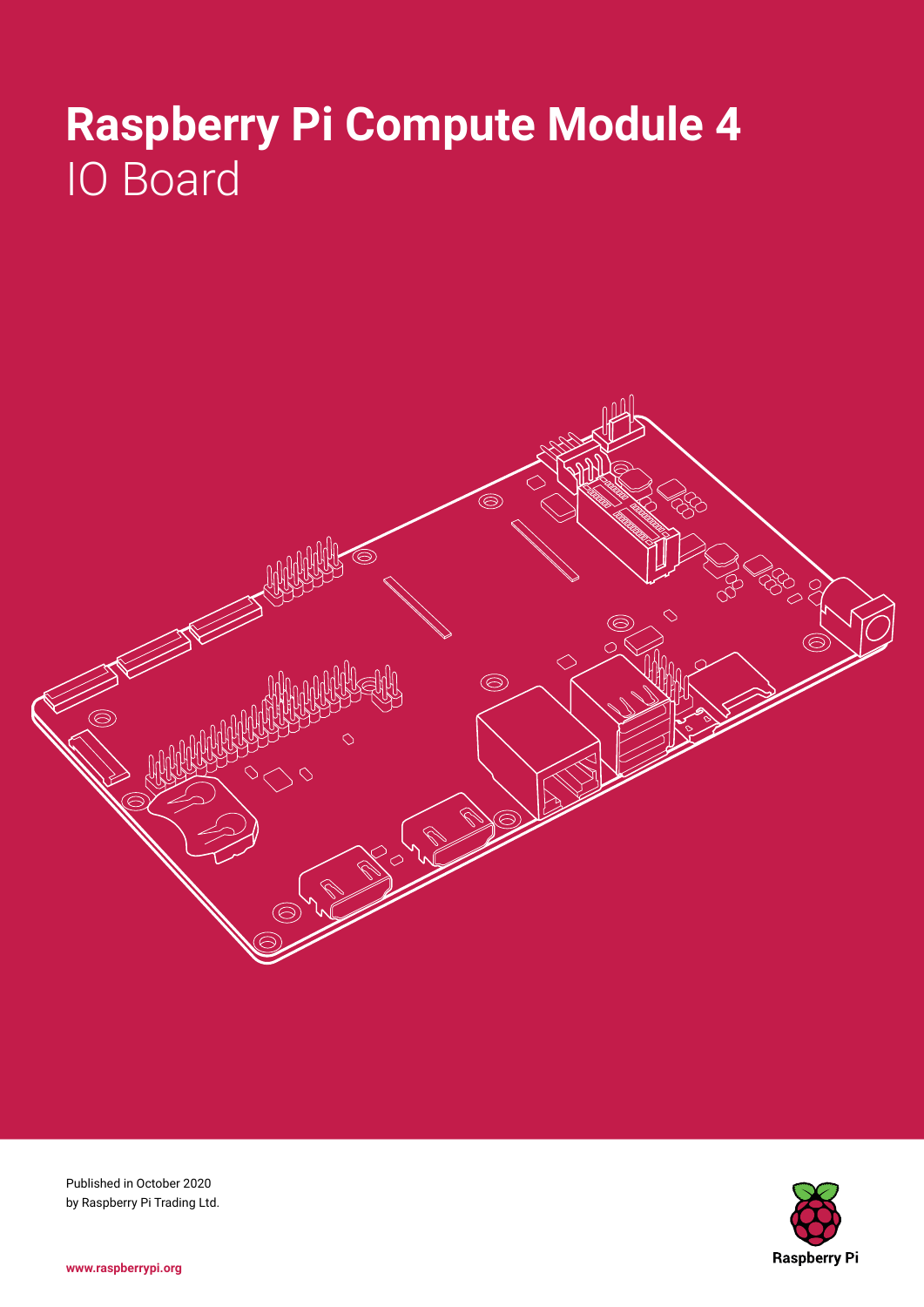### Overview



The Compute Module 4 IO Board is a companion board for Raspberry Pi Compute Module 4 (supplied separately). It is designed for use both as a development system for Compute Module 4 and as an embedded board integrated into end products.

The IO board is designed to allow you to create systems quickly using off-the-shelf parts such as HATs and PCIe cards, which might include NVMe, SATA, networking, or USB. The major user connectors are located along one side to make enclosures simple.

The Compute Module 4 IO Board also provides an excellent way to prototype systems using Compute Module 4.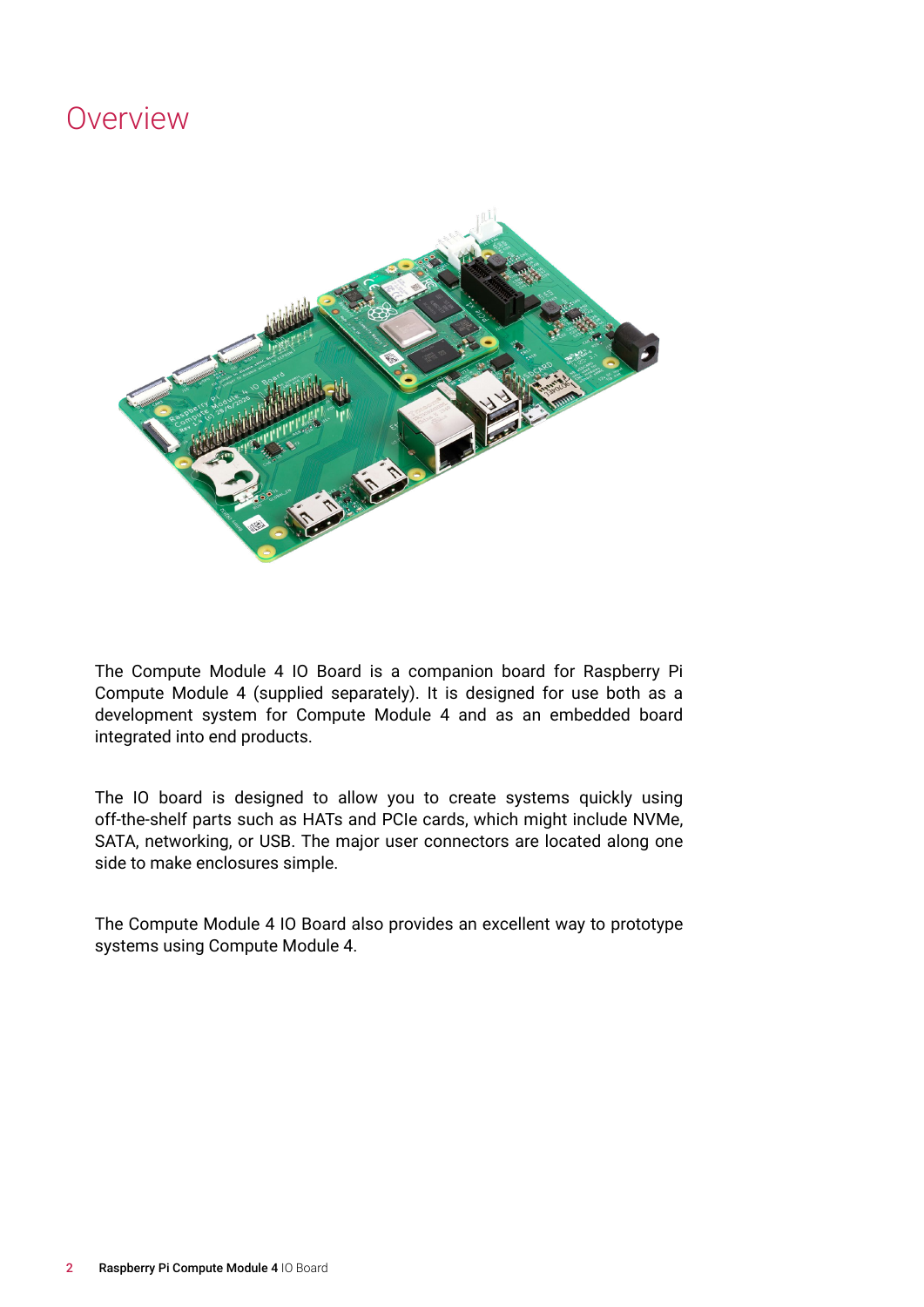## Specification

- CM4 socket: suitable for all variants of Compute Module 4
- Standard Raspberry Pi HAT connectors with PoE support
- Standard PCIe Gen 2 x1 socket
- Real-time clock (RTC) with battery backup
- Dual HDMI connectors
- Dual MIPI camera connectors
- Dual MIPI display connectors
- Gigabit Ethernet socket supporting PoE HAT
- On-board USB 2.0 hub with 2 USB 2.0 connectors
- SD card socket for Compute Module 4 variants without eMMC
- Support for programming eMMC variants of Compute Module 4
- PWM fan controller with tachometer feedback



| Input power:                | 12V input, +5V input with reduced functionality<br>(power supply not supplied)                      |
|-----------------------------|-----------------------------------------------------------------------------------------------------|
| <b>Dimensions:</b>          | $160 \,\mathrm{mm}$ x 90 mm                                                                         |
| <b>Production lifetime:</b> | The Raspberry Pi Compute Module 4 IO Board will<br>remain in production until at least January 2028 |
| <b>Compliance:</b>          | For a full list of local and regional product approvals,<br>please visit                            |
|                             | www.raspberrypi.org/documentation/hardware/<br>raspberrypi/conformity.md                            |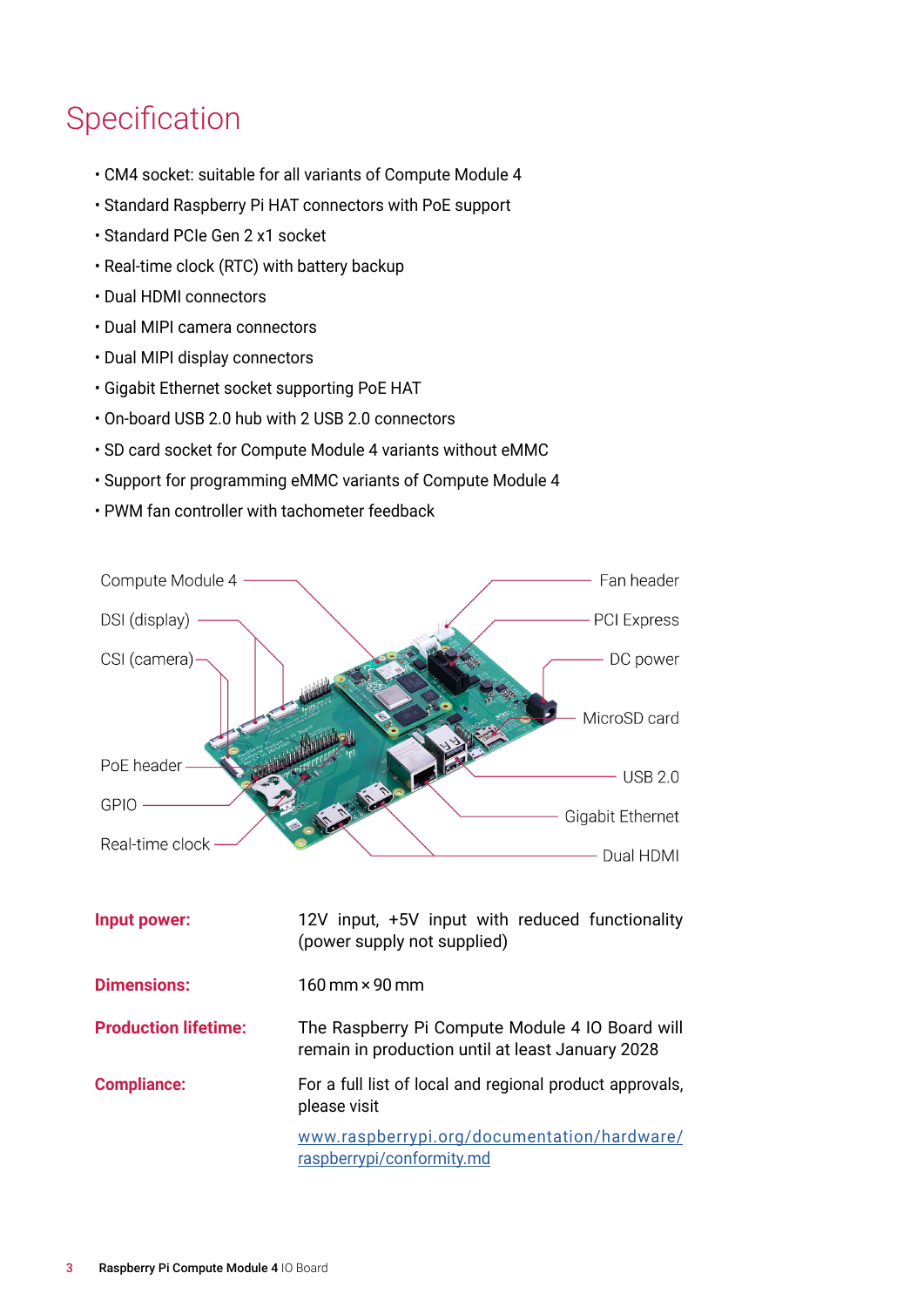### Physical specifications



Note: all dimensions in mm

#### **WARNINGS**

- Any external power supply used with the Raspberry Pi Compute Module 4 IO Board shall comply with relevant regulations and standards applicable in the country of intended use.
- This product should be operated in a well-ventilated environment, and if used inside a case, the case should not be covered
- Whilst in use, this product should be placed on a stable, flat, non-conductive surface, and should not be contacted by conductive items.
- The connection of incompatible devices to the Compute Module 4 IO Board may affect compliance, result in damage to the unit, and invalidate the warranty.
- All peripherals used with this product should comply with relevant standards for the country of use and be marked accordingly to ensure that safety and performance requirements are met. These articles include but are not limited to keyboards, monitors, and mice when used in conjunction with the Compute Module 4 IO Board.
- The cables and connectors of all peripherals used with this product must have adequate insulation so that relevant safety requirements are met.

#### **SAFETY INSTRUCTIONS**

### **To avoid malfunction or damage to this product, please observe the following:**

- Do not expose to water or moisture, or place on a conductive surface whilst in operation.
- Do not expose to heat from any source; the Raspberry Pi Compute Module 4 IO Board is designed for reliable operation at normal ambient temperatures.
- Take care whilst handling to avoid mechanical or electrical damage to the printed circuit board and connectors.
- Whilst it is powered, avoid handling the printed circuit board, or only handle it by the edges to minimise the risk of electrostatic discharge damage.